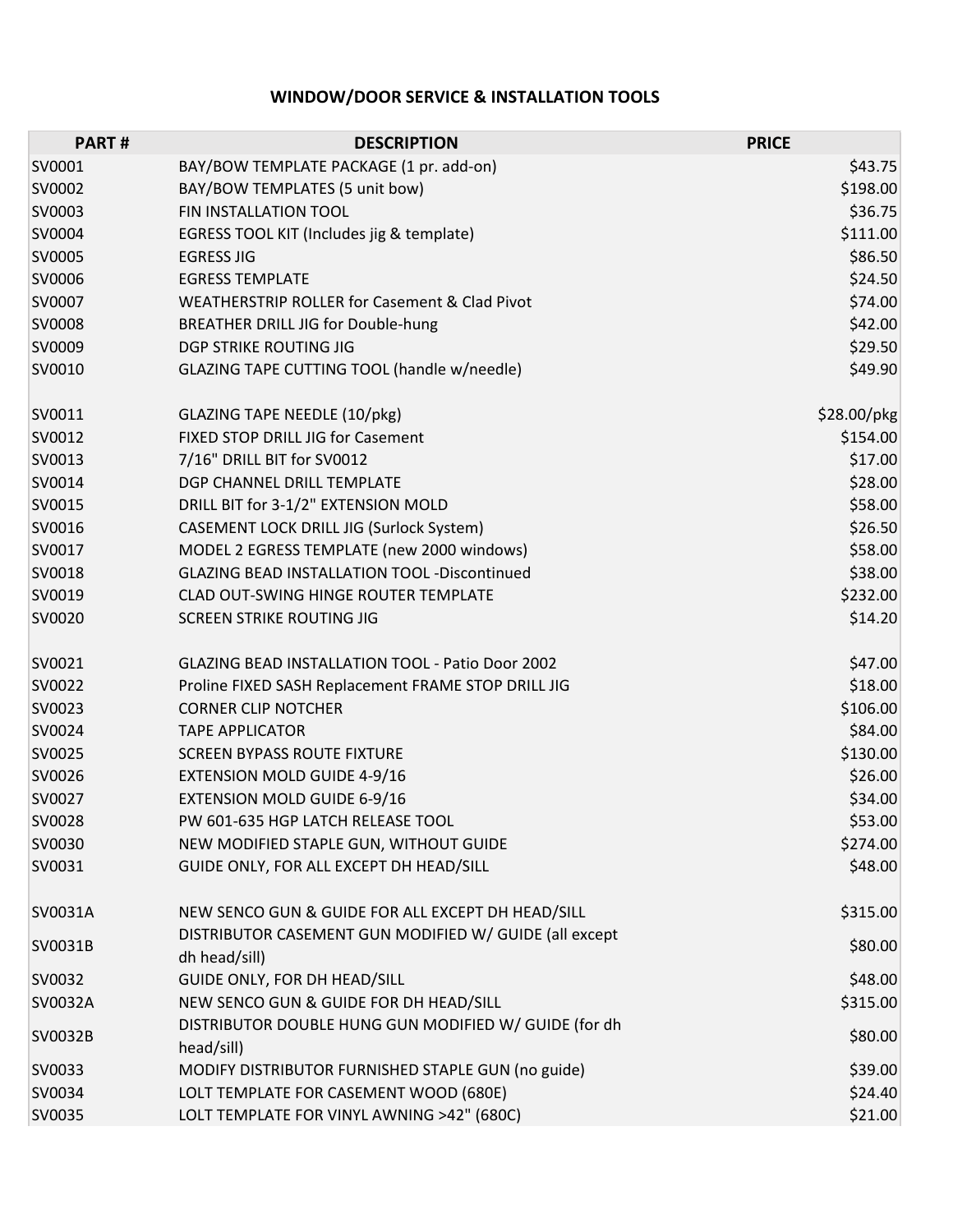| SV0036 | LOLT TEMPLATE FOR VINYL AWNING <42" (680F)                       | \$18.60  |
|--------|------------------------------------------------------------------|----------|
| SV0037 | LOLT TEMPLATE FOR DESIGNER / PROLINE DH (680B)                   | \$24.40  |
| SV0038 | LOLT TEMPLATE FOR ARCHITECT SERIES DH (680D)                     | \$28.20  |
| SV0039 | DOUBLE HUNG TILT ASSIST TOOL                                     | \$17.70  |
| SV0040 | DRILL TEMPLATE FOR LOLT IMPERVIA CASEMENT/AWNING<br><b>FRAME</b> | \$61.50  |
| SV0041 | DRILL TEMPLATE FOR LOLT IMPERVIA CASEMENT/AWNING SASH            | \$52.00  |
| SV0042 | <b>WEEP COVER PUNCH</b>                                          | \$111.00 |
| SV0043 | INSYNCTIVE ENTRY DOOR RETROFIT JIG SET                           | \$235.00 |
| SV0044 | DH 450 LIMITED OPENING DRILL JIG                                 | \$165.00 |
|        |                                                                  |          |

## **SLIM-SHADE TOOLS**

| PART#           | <b>DESCRIPTION</b>                                                                                                      | <b>PRICE</b> |
|-----------------|-------------------------------------------------------------------------------------------------------------------------|--------------|
| <b>SSTL0001</b> | SLIM-SHADE EYE HOOK TOOL BIT (MFA00352)                                                                                 | \$22.00      |
| SSTL0002        | DGP/SLIM-SHADE DRILL JIG (Includes glass drill bit, kleen-stik,<br>alignment jig, pressure pin assembly & instructions) | \$580.00     |
| SSTL0002A       | <b>ALIGNMENT JIG</b>                                                                                                    |              |
| <b>SSTL0003</b> | PRESSURE PIN ASSEMBLY (2/pkg)                                                                                           | \$24.00/pkg  |
| <b>SSTL0004</b> | SLIM-SHADE GLASS DRILL BIT (5/16", old size - we have)                                                                  | \$116.00     |
|                 | SLIM-SHADE GLASS DRILL BIT (3/8", new size - we have)                                                                   | \$129.00     |
| <b>SSTL0005</b> | KLEEN-STIK for glass drill bit                                                                                          | \$11.00      |
| <b>SSTL0006</b> | DGP/SLIM-SHADE DRILL GUIDE KIT                                                                                          | \$63.00      |
| <b>SSTL0007</b> | FLEXIBLE COUPLER w/ADAPTER for slim-shade drill guide kit                                                               | \$24.00      |
| <b>SSTL0008</b> | DGP CHANNEL NOTCHER                                                                                                     | \$230.00     |
| <b>SSTL0009</b> | REPLACEMENT PUNCH for DGP Channel Notcher                                                                               | \$58.00      |
| <b>SSTL0010</b> | <b>DGP GASKET CUTTER</b>                                                                                                | \$120.00     |
| SSTL0011        | REPLACEMENT BLADE for DGP Gasket Cutter                                                                                 | \$8.40       |
| <b>SSTL0012</b> | SCREEN CHANNEL NOTCHER (End Stop Shim - \$12.00)                                                                        | \$925.00     |
| <b>SSTL0013</b> | REPLACEMENT PUNCH for Screen Channel Notcher                                                                            | \$325.00     |
| <b>SSTL0014</b> | <b>HEAD CHANNEL NOTCHER</b>                                                                                             | \$545.00     |
| <b>SSTL0015</b> | REPLACEMENT PUNCHES for Head Channel Notcher                                                                            |              |
| <b>SSTL0016</b> | DGP/SLIM-SHADE GLASS DRILL MACHINE (floor model) DRILL BIT                                                              | \$94.00      |
| SSJIG0A09       | Jig for 12" Window                                                                                                      | \$40.39      |
| SSJIG0A14       | Jig for 16", 18" Window                                                                                                 | \$62.18      |
| SSJIG0A16       | Jig for 19-13/16"TFH/HFO, 21" DFS                                                                                       | \$41.48      |
| SSJIG0A19       | Jig for 20", 24" Window                                                                                                 | \$62.85      |
| SSJIG0A21       | Jig for 25-13/16" TFH/HFO                                                                                               | \$42.15      |
| SSJIG0A22       | Jig for 25" DCS                                                                                                         | \$42.30      |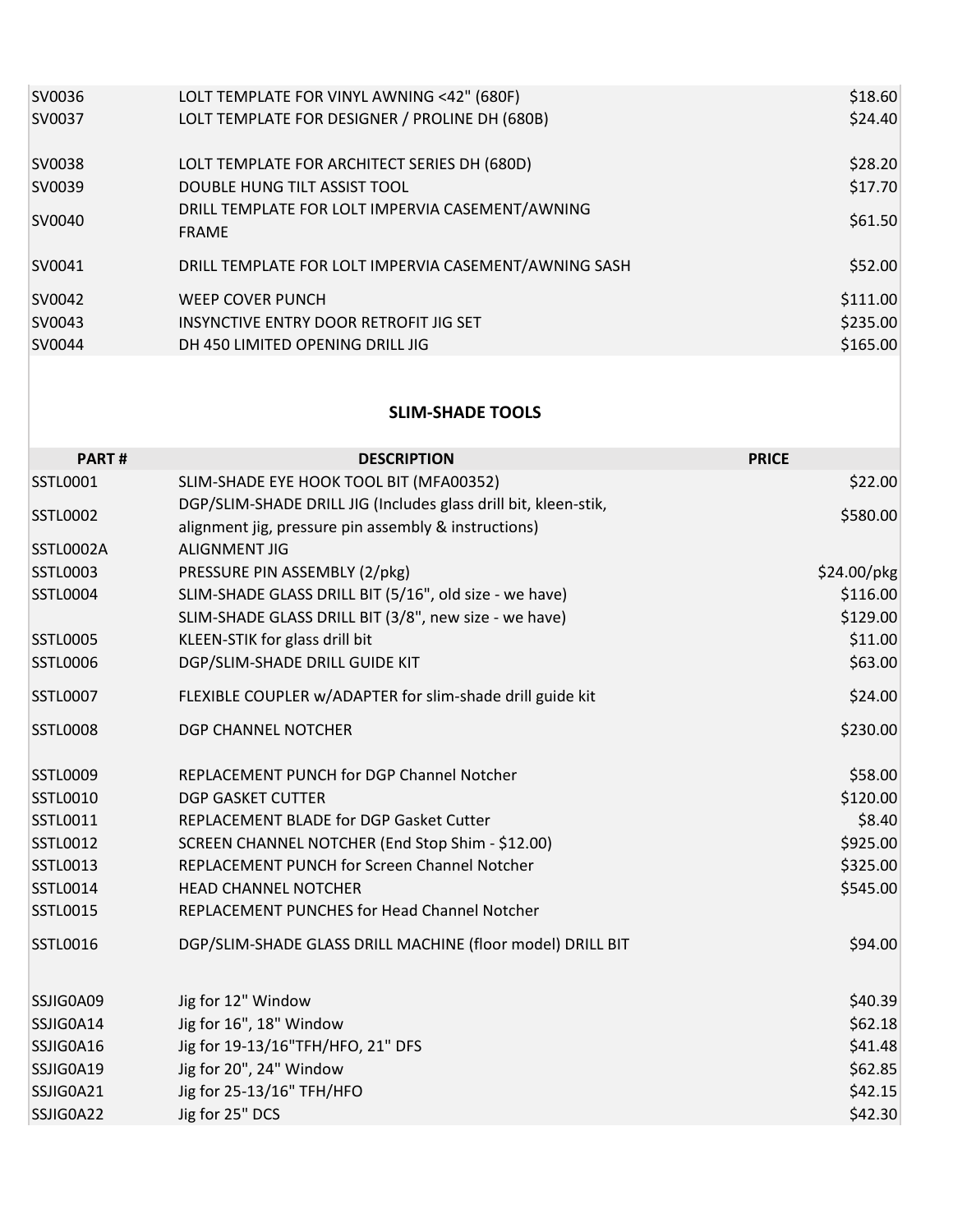| SSJIG0B26       | Jig for 28", 30", 32" Window                                                                      | \$88.40      |
|-----------------|---------------------------------------------------------------------------------------------------|--------------|
| SSJIG0A26       | Jig for 27" DFS, 31" DCS (2 ladder)                                                               | \$67.40      |
| SSJIG0A31       | Jig for 36" Window                                                                                | \$57.68      |
| SSJIG0A36       | Jig for 40", 42" Window                                                                           | \$89.98      |
| SSJIG0A37       | Jig for 39" DFS, 43" DCS                                                                          | \$90.05      |
| SSJIG0A38       | Jig for 44" Window                                                                                | \$58.78      |
| SSJIG0A44       | Jig for 48" Window                                                                                | \$73.60      |
| SSJIG0A48       | Jig for 54" Window                                                                                | \$74.28      |
| SSJIG0A54       | Jig for 60" Window                                                                                | \$75.18      |
| SSJIG0B09       | Jig for 12-1/16" DFSL                                                                             | \$40.35      |
|                 | <b>MUNTIN TOOLS</b>                                                                               |              |
|                 |                                                                                                   |              |
| PART#           | <b>DESCRIPTION</b>                                                                                | <b>PRICE</b> |
| MTTL0001        | MUNTIN HOLE PUNCH for Designer Classic                                                            | \$44.00      |
| <b>MTTL0002</b> | REPLACEMENT PUNCH-PIN for MTTL0001<br>MUNTIN TACK INSERTION TOOL for Architect Series DH and Case | \$11.00      |
| <b>MTTL0003</b> | (o)                                                                                               | \$97.00      |
| MTTL0004        | MUNTIN TACK INSERTION TOOL for Smartsash Casement                                                 | \$97.00      |
|                 | (square) and Proline                                                                              |              |
| <b>MTTL0005</b> | MUNTIN TACK INSERTION TOOL for Smartsash & Double-hung<br>(uhmw)                                  | \$97.00      |
| <b>MTTL0006</b> | 3in1 MUNTIN DRILL JIG for end holes & dowel cross holes - for                                     | \$484.00     |
|                 | regular pattern                                                                                   |              |
| <b>MTTL0007</b> | 3in1 MUNTIN DRILL JIG for end holes & dowel cross holes - for<br>Colonial pattern                 | \$590.00     |
| <b>MTTL0008</b> | SPRING CLIP COUNTERSINK BIT w/pilot (1/2")                                                        | \$76.00      |
| <b>MTTL0009</b> | 1/2" SET COLLAR to be used with MTTL0006                                                          | \$7.50       |
|                 | MUNTIN HAND ASSEMBLY CLAMP for low volume muntin                                                  |              |
| <b>MTTL0010</b> | assembly & dis-assembly for repair                                                                | \$890.00     |
| MTTL0011        | EXTERIOR MUNTIN CLIP INSERTER - 7/8" bar                                                          | \$52.00      |
| MTTL0012        | EXTERIOR MUNTIN CLIP INSERTER - 1-1/4" bar                                                        | \$54.00      |
| MTTL0013        | #4 DRILL BIT for 3-in-1 JIG (.209)                                                                | \$1.65       |
| MTTL0014        | 15/64" DRILL BIT for 3-in-1                                                                       | \$1.65       |
|                 | (Measurements are glass sizes)                                                                    |              |
| MTJIG0001       | 12.25", 16.25", 18.25", 20.25" Casement Rail/Stile                                                | \$20.44      |
| MTJIG0002       | 24.25", 30.25" Casement Rail                                                                      | \$23.82      |
| MTJIG0003       | 36.25", 42.25" Casement Rail                                                                      | \$28.94      |
| MTJIG0004       | 48.25", 54.25" Casement Rail                                                                      | \$37.96      |
| MTJIG0005       | 24.25", 30.25" Casement Stile                                                                     | \$23.82      |
| MTJIG0006       | 36.25", 42.25" Casement Stile                                                                     | \$28.94      |
| MTJIG0007       | 48.25", 54.25" Casement Stile                                                                     | \$37.96      |